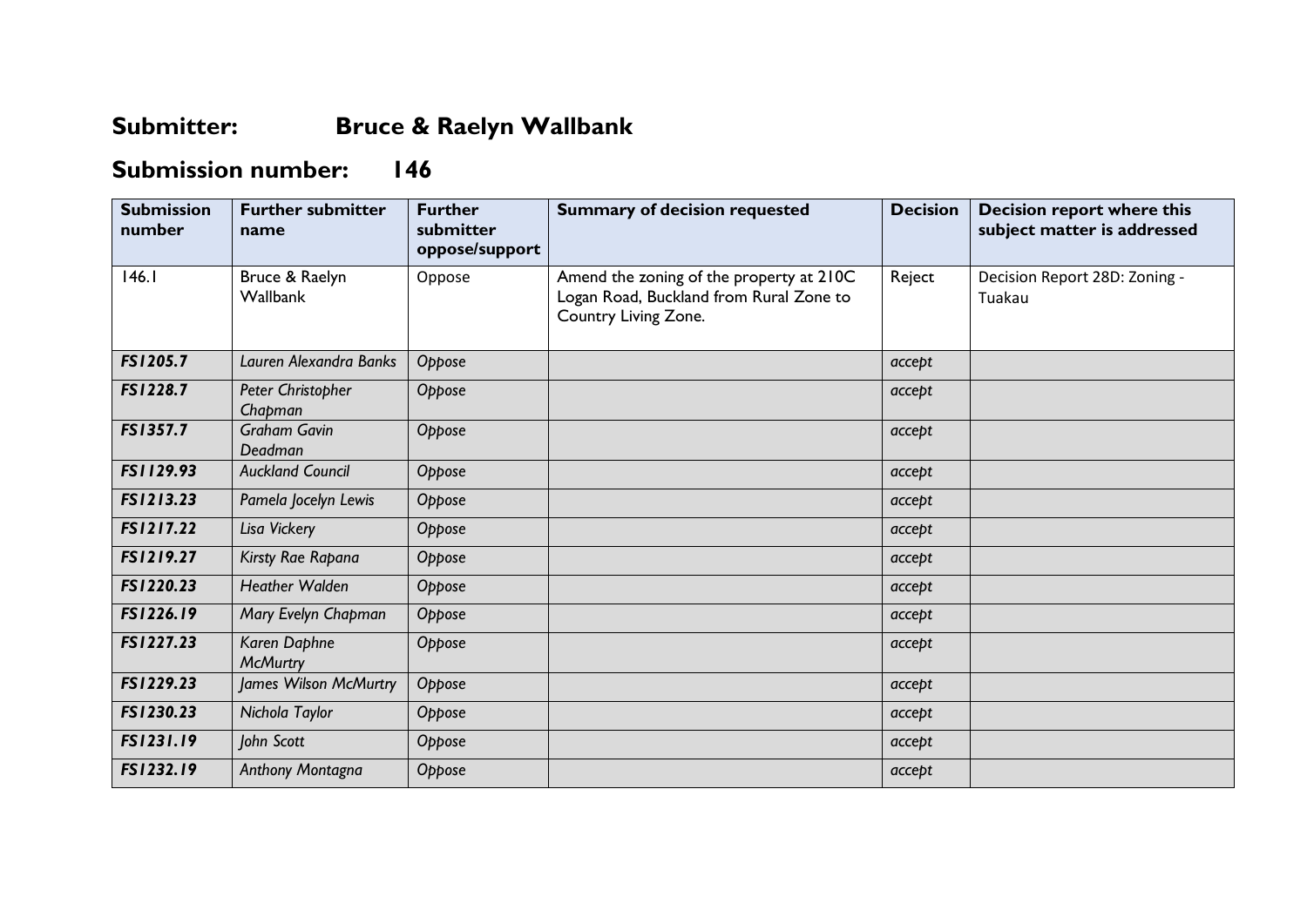| <b>Submission</b><br>number | <b>Further submitter</b><br>name     | <b>Further</b><br>submitter<br>oppose/support | <b>Summary of decision requested</b> | <b>Decision</b> | <b>Decision report where this</b><br>subject matter is addressed |
|-----------------------------|--------------------------------------|-----------------------------------------------|--------------------------------------|-----------------|------------------------------------------------------------------|
| FS1233.23                   | Andrea Scott                         | Oppose                                        |                                      | accept          |                                                                  |
| FS1234.23                   | Scott Taylor                         | Oppose                                        |                                      | accept          |                                                                  |
| FS1235.19                   | <b>Kirsten Marx</b>                  | Oppose                                        |                                      | accept          |                                                                  |
| FS1236.27                   | Lynda Mellsop                        | Oppose                                        |                                      | accept          |                                                                  |
| FS1237.23                   | <b>Bronwyn McMurtry</b>              | Oppose                                        |                                      | accept          |                                                                  |
| FS1238.27                   | <b>Grant David Maclean</b>           | Oppose                                        |                                      | accept          |                                                                  |
| FS1239.23                   | <b>Ruth Phillips</b>                 | Oppose                                        |                                      | accept          |                                                                  |
| FS1240.27                   | Linda Andrew                         | Oppose                                        |                                      | accept          |                                                                  |
| FS1241.27                   | <b>Calvin Andrew</b>                 | Oppose                                        |                                      | accept          |                                                                  |
| FS1242.27                   | Faine Delwyn Mende                   | Oppose                                        |                                      | accept          |                                                                  |
| FS1243.23                   | <b>Nicole Ormsby</b>                 | Oppose                                        |                                      | accept          |                                                                  |
| FS1245.23                   | <b>Maire Enterprises</b><br>Limited  | Oppose                                        |                                      | accept          |                                                                  |
| FS1246.23                   | Sharageen Holdings<br><b>Limited</b> | Oppose                                        |                                      | accept          |                                                                  |
| FS1247.23                   | <b>Tammy Baker</b>                   | Oppose                                        |                                      | accept          |                                                                  |
| FS1290.18                   | <b>Anthony James Parker</b>          | Oppose                                        |                                      | accept          |                                                                  |
| FS1336.23                   | <b>Gary Finlay</b>                   | Oppose                                        |                                      | accept          |                                                                  |
| FS1351.27                   | Shana King                           | Oppose                                        |                                      | accept          |                                                                  |
| FS1352.27                   | <b>Graydon Millen</b>                | Oppose                                        |                                      | accept          |                                                                  |
| FS1354.27                   | Peter Francis Montagna               | Oppose                                        |                                      | accept          |                                                                  |
| FS1355.27                   | Justine Wootton                      | Oppose                                        |                                      | accept          |                                                                  |
| FS1356.23                   | Elizabeth Jean Deadman               | Oppose                                        |                                      | accept          |                                                                  |